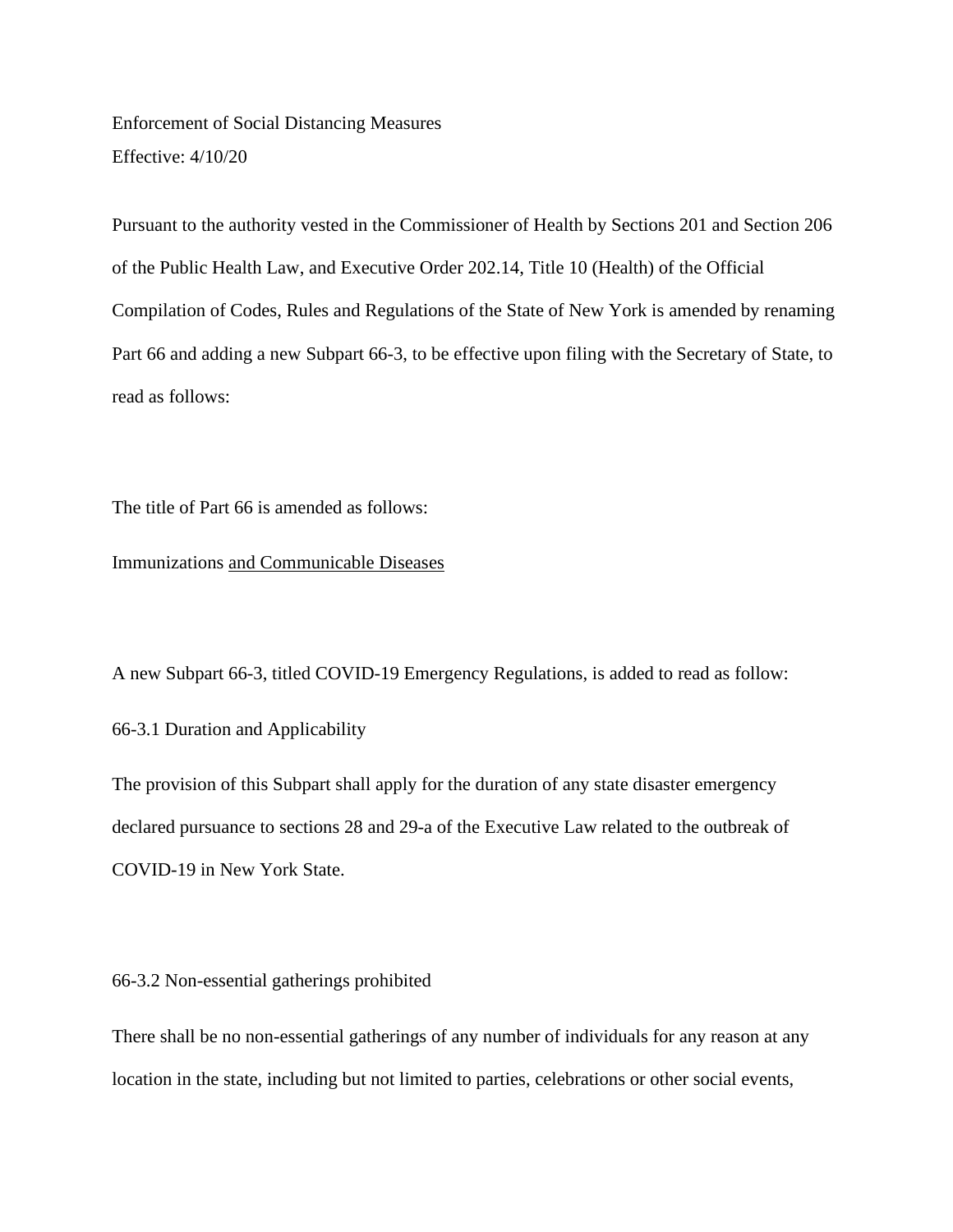congregate services of worship and funeral services. Provided, however, that such restrictions shall not apply to any essential business, as defined by the New York State Department of Economic Development d/b/a Empire State Development (ESD), pursuant to the authority provided in Executive Order 202.6.

## 66-3.3 Business operations

(a) All businesses and not-for-profit entities in the state shall utilize, to the maximum extent possible, any telecommuting or work from home procedures that they can safely utilize. Each employer shall reduce the in-person workforce at any work locations by 100%, provided that any essential business or entity providing essential services or functions shall not be subject to such in-person restrictions. An entity providing essential services or functions whether to an essential business or a non-essential business shall not be subjected to the in-person work restriction, but may operate at the level necessary to provide such service or function.

(b) Any business not otherwise described herein may be deemed essential after requesting an opinion from the Empire State Development Corporation, which shall review and grant such request, should it determine that it is in the best interest of the state to have the workforce continue at full capacity in order to properly respond to this disaster.

(c) Essential businesses include, but are not limited to, the following: essential health care operations including but not limited to any entity or individual licensed, certified, registered or otherwise approved pursuant to Articles 5, 28, 30, 35, 36 or 40 of the Public Health Law, or Articles 131, 131-B, 131-C, 137, 139, 140, 153, 154, 163, 164 or 165 of the Education Law, and any other research or laboratory services; essential infrastructure including utilities,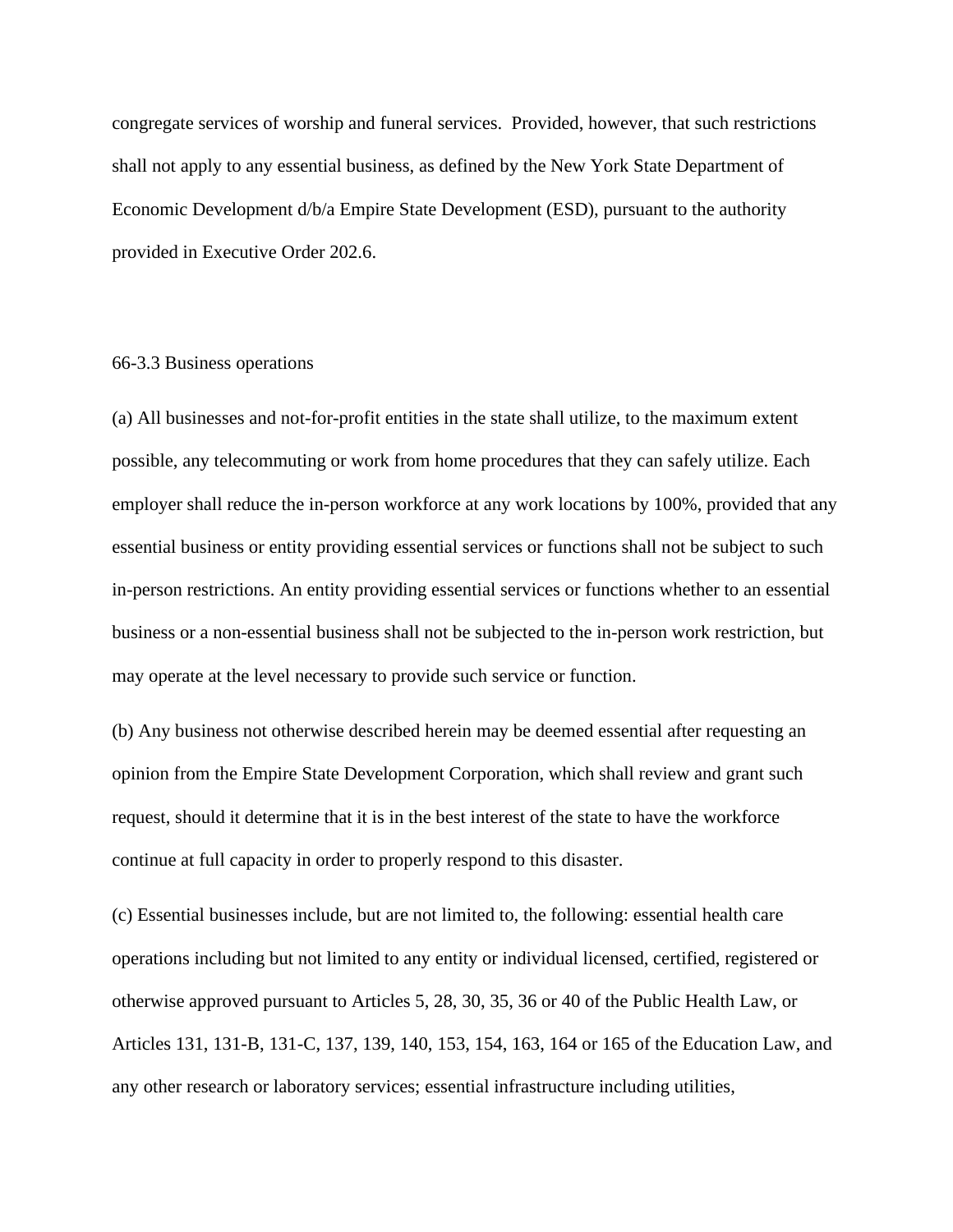telecommunication, airports and transportation infrastructure, and hotels and places of accommodation; essential manufacturing, including food processing and pharmaceuticals; essential retail including grocery stores and pharmacies; essential services including trash collection, mail, and shipping services; news media; banks and related financial institutions; providers of basic necessities to economically disadvantaged populations; construction; vendors of essential services necessary to maintain the safety, sanitation and essential operations of residences or other essential businesses; vendors that provide essential services or products, including logistics and technology support, child care and services needed to ensure the continuing operation of government agencies and provide for the health, safety and welfare of the public.

(d) Essential business shall not include the following, provided that this list is not exclusive:

(1) Barbershops, hair salons, tattoo or piercing parlors and related personal care services, including nail technicians, cosmetologists and estheticians, and businesses that provide electrolysis and laser hair removal services.

(2) Any places of public amusement, whether indoors or outdoors, including but not limited to, locations with amusement rides, carnivals, amusement parks, water parks, aquariums, zoos, arcades, fairs, children's play centers, funplexes, theme parks, bowling alleys, family and children's attractions.

(3) Any facilities authorized to conduct video lottery gaming, or casino gaming.

(4) Any gyms, fitness centers or fitness classes.

(5) Any movie or live theaters.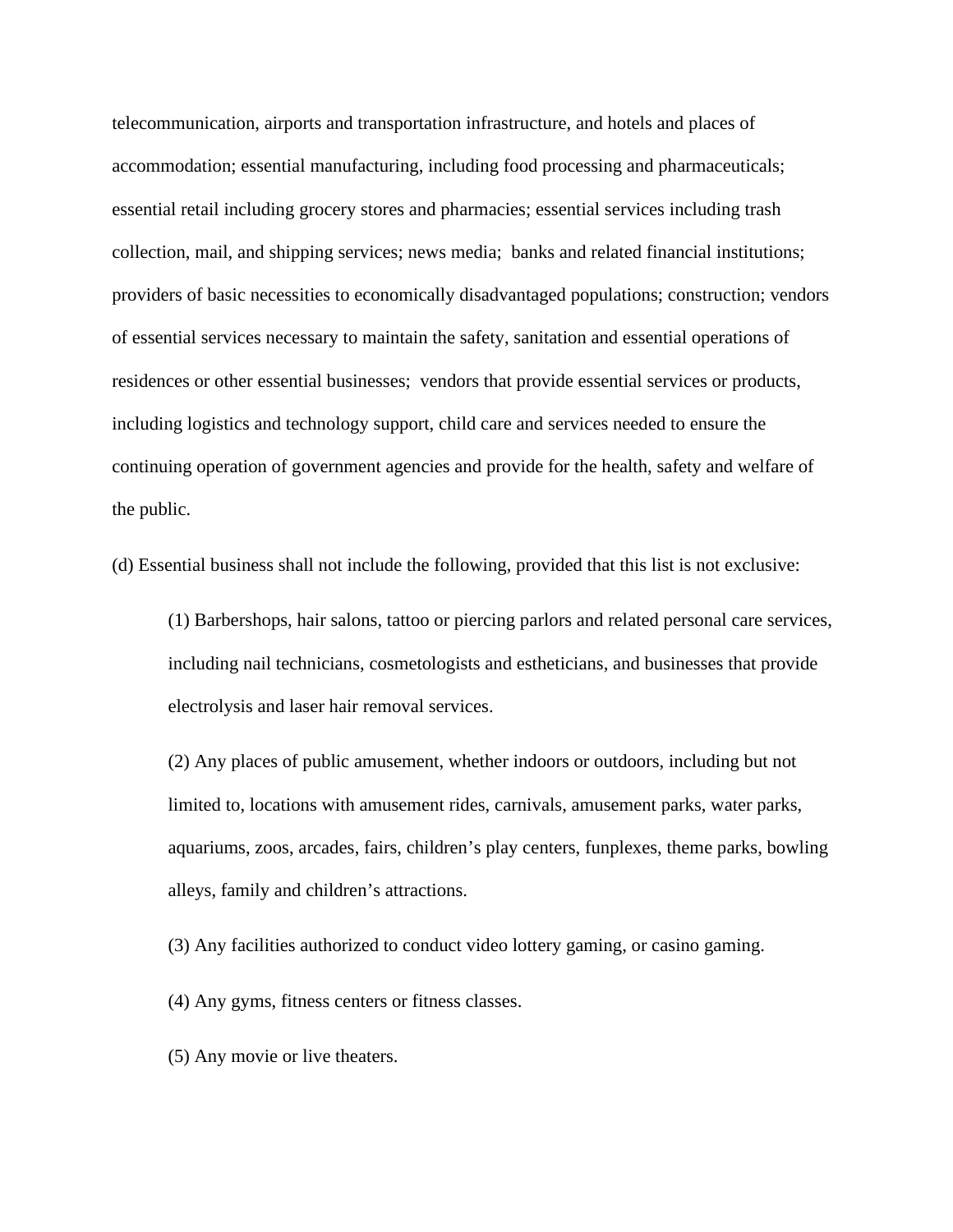(e) All restaurants and bars shall cease serving patrons food or beverages on premises, and shall only serve food or beverages for off-premises consumption which may include take-out or delivery services.

(f) All indoor common portions of retail shopping malls with in excess of 100,000 square feet of retail space available for lease shall remain closed. Any stores located within such shopping malls, which have their own external entrances open to the public, separate from the general mall entrance, and which are essential businesses may remain open, provided that any restaurant shall limit itself to take out or delivery food services, and that any interior entrances to common areas of the mall remain closed and locked.

## 66-3.4 Penalties

A violation of any provision of this Subpart is subject to all civil and criminal penalties as provided for by law. Individuals who violate this Subpart are subject to a maximum fine of \$1,000 for each violation. For purposes of civil penalties, each day that there is a non-essential gathering or that a business operates in a manner inconsistent with the Subpart shall constitute a separate violation under this Subpart.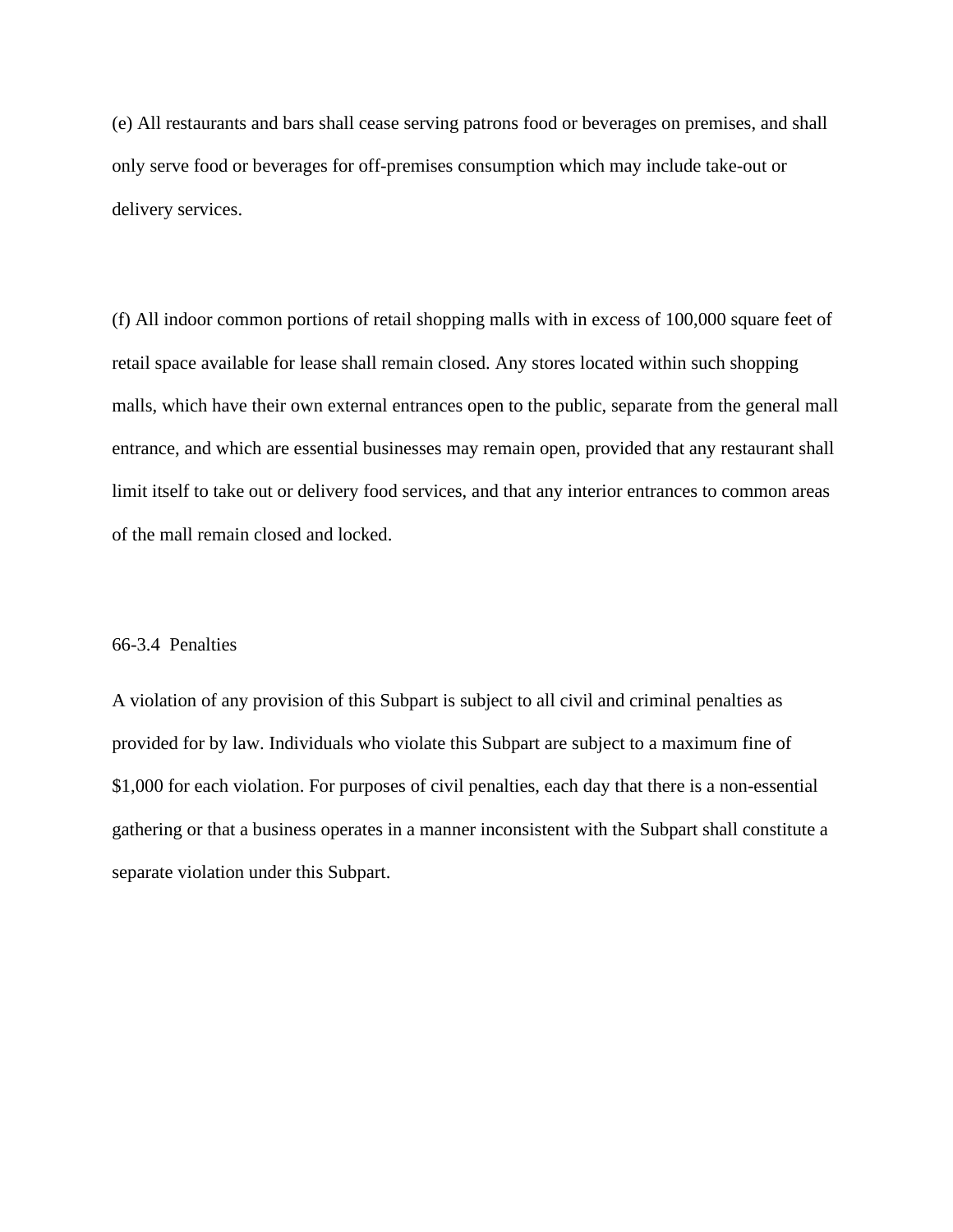#### **REGULATORY IMPACT STATEMENT**

#### **Statutory Authority:**

 The statutory authority for adding a new Subpart 66-3 is sections 201 and 206 of the Public Health Law.

## **Legislative Objectives:**

 The legislative objective of PHL § 201 includes authorizing the New York State Department of Health ("Department") to control and promote the control of communicable diseases to reduce their spread. Likewise, the legislative objective of PHL § 206 includes authorizing the Commissioner of Health to take cognizance of the interests of health and life of the people of the state, and of all matters pertaining thereto and exercise the functions, powers and duties of the department prescribed by law, including control of communicable diseases.

## **Needs and Benefits:**

The 2019 Coronavirus (COVID-19) is a disease that causes mild to severe respiratory symptoms, including fever, cough, and difficulty breathing. People infected with COVID-19 have had symptoms ranging from those that are mild (like a common cold) to severe pneumonia that requires medical care in a hospital and can be fatal. According to Johns Hopkins' Coronavirus Resource Center, to date, there have been over 1.3 million cases and 76,501 deaths worldwide, with a disproportionate risk of severe illness for older adults and/or those who have serious underlying medical health conditions.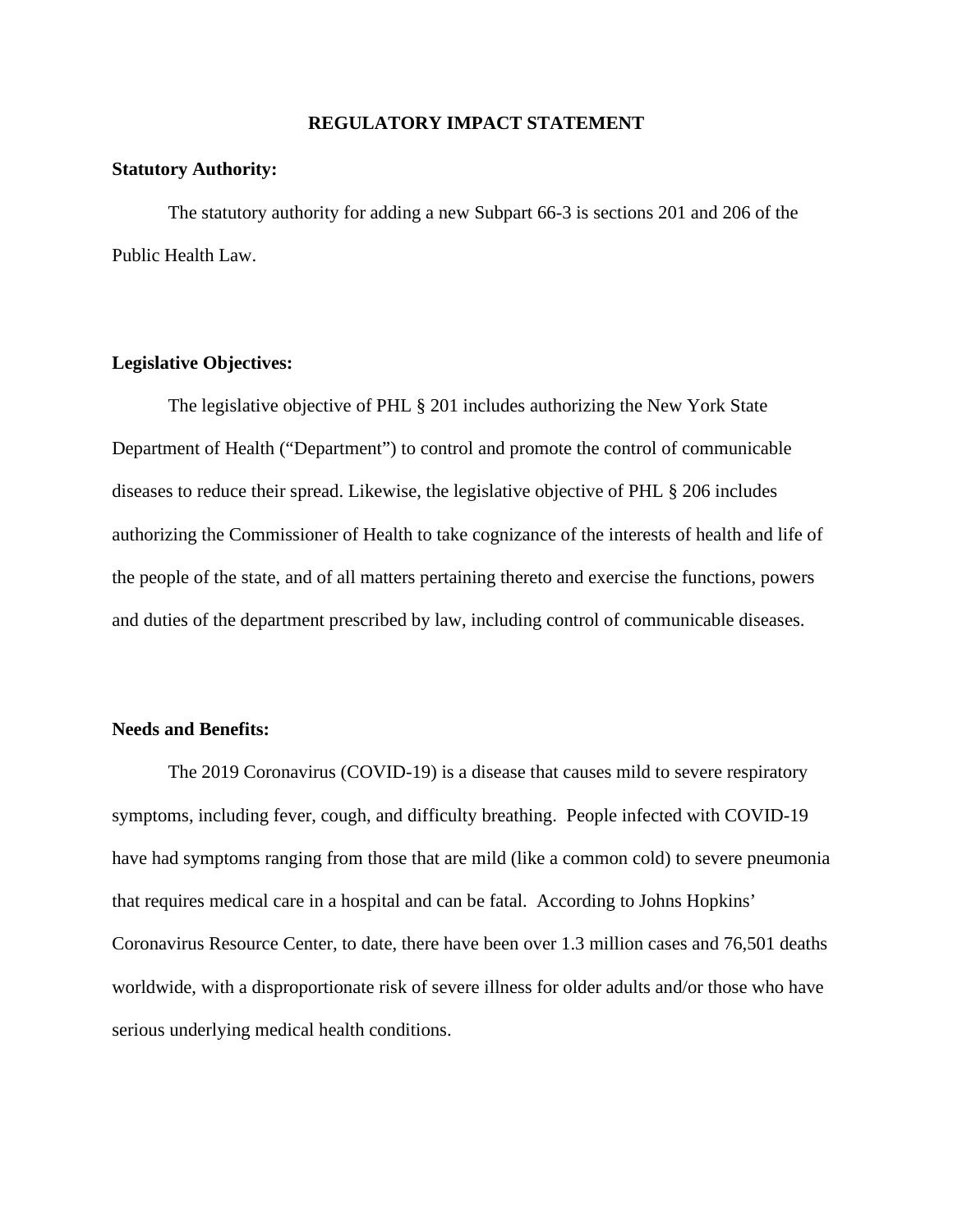COVID-19 was found to be the cause of an outbreak of illness in Wuhan, Hubei Province, China in December 2019. Since then, the situation has rapidly evolved throughout the world, with many countries, including the United States, quickly progressing from the identification of travel-associated cases to person-to-person transmission among close contacts of travel-associated cases, and finally to widespread community transmission of COVID-19.

On January 30, 2020, the World Health Organization (WHO) designated the COVID-19 outbreak as a Public Health Emergency of International Concern. On a national level, the Secretary of Health and Human Services determined on January 31, 2020 that as a result of confirmed cases of COVID-19 in the United States, a public health emergency existed and had existed since January 27, 2020, nationwide. Subsequently, on March 13, 2020, President Donald J. Trump declared a national emergency in response to COVID-19, pursuant to Section 501(b) of the Robert T. Stafford Disaster Relief and Emergency Assistance Act.

New York State first identified cases on March 1, 2020 and has since become the national epicenter of the outbreak. On March 7, 2020, with widespread transmission rapidly increasing within certain areas of the state, Governor Andrew M. Cuomo issued an Executive Order declaring a state disaster emergency to aid in addressing the threat COVID-19 poses to the health and welfare of New York State residents and visitors. With 159,937 confirmed cases and 7,067 deaths, as of April 9, 2020, which accounts for approximately 42% of all deaths nationwide, New York State is currently the most impacted state in the nation.

As part of ongoing efforts to address this pandemic, Governor Cuomo has issued Executive Orders to implement measures aimed at limiting the spread and/or mitigating the impact of COVID-19 within the state. Specifically, several Executive Orders were issued to require closures of certain non-essential businesses, such as barber shops, tattoo and piercing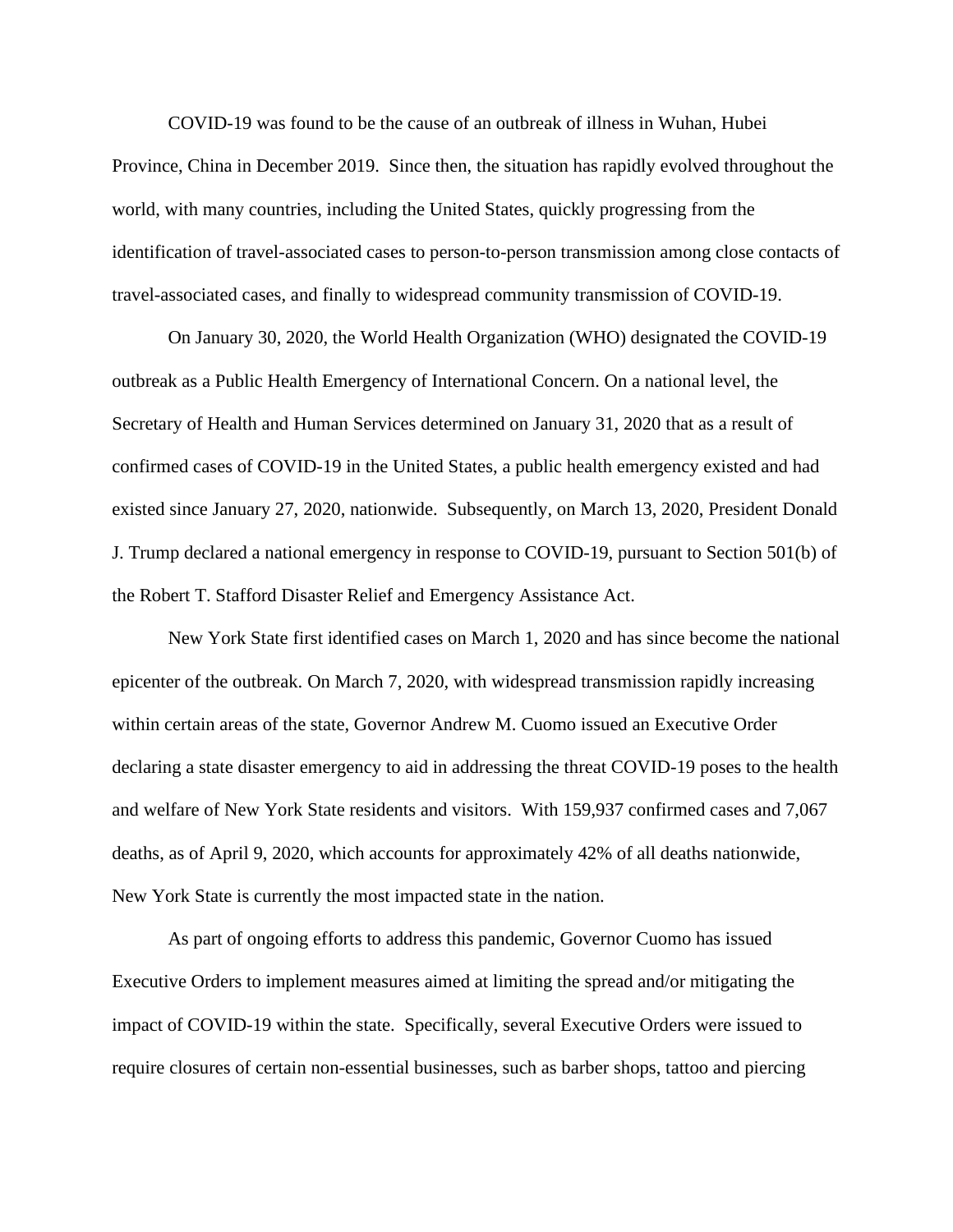parlors, places of amusement, gyms, movie theaters, video and casino gaming, restaurants (excepting take-out/off premise consumption), and indoor common portions of retail shopping malls with an excess of 100,000 square feet of retail space. On March 22, 2020, Governor Cuomo announced the implementation of "New York State on Pause," a 10-point policy to ensure the uniform public health and safety of New Yorkers. As part of implementing this policy, Executive Order 202.8 ordered the reduction of the in-person workforce of non-essential work locations by 100%, and Executive Order 202.10 ordered the cancellation/postponement of non-essential gatherings of any size for any reason. Despite these orders, there have been several issues identified with the public's lack of compliance and adherence to social distancing protocols.

 Due to this situation, these regulations are necessary to implement social distancing measures to control the spread of communicable disease, in situations in which the Governor has declared a state disaster emergency.

## **COSTS:**

#### **Costs to Regulated Parties:**

The purpose of this regulation is to codify certain provisions regarding social distancing that have been issued by Governor Andrew M. Cuomo through several Executive Orders. Accordingly, this regulation imposes no additional costs to regulated parties.

## **Costs to Local and State Governments:**

 State and local government are authorized to enforce civil and criminal penalties related to the violation of these regulations, and there may be some cost of enforcement. Notably, pursuant to section 12-b of the PHL, any person who willfully violates these regulations may be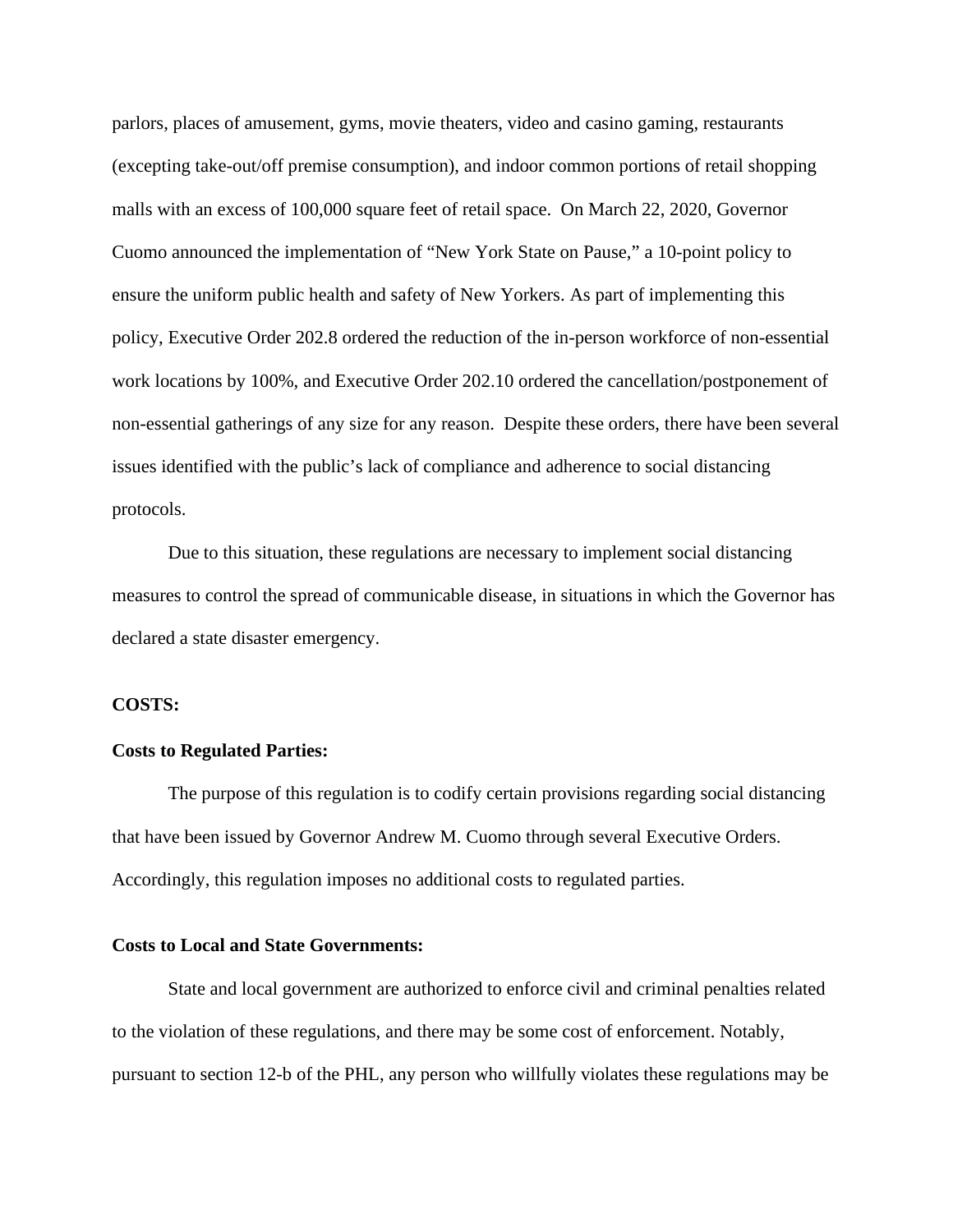subject to criminal penalties including imprisonment not exceeding one year, or a fine not exceeding \$10,000, or by both.

### **Paperwork:**

This regulation imposes no addition paperwork.

## **Local Government Mandates:**

 This regulation imposes no additional local mandates beyond what has already been required pursuant to Executive Orders.

## **Duplication:**

 The purpose of this regulation is to codify certain provision regarding social distancing that have been issued by Governor Andrew M. Cuomo through several Executive Orders. There is no duplication of federal law.

## **Alternatives:**

 The Department believes that promulgation of this regulation will facilitate increased awareness and more effective enforcement, compared to any alternate course of action.

## **Federal Standards:**

States and local governments have primary authority for controlling disease within their respective jurisdictions. Accordingly, there are no federal statutes or regulations that apply to disease control within NYS.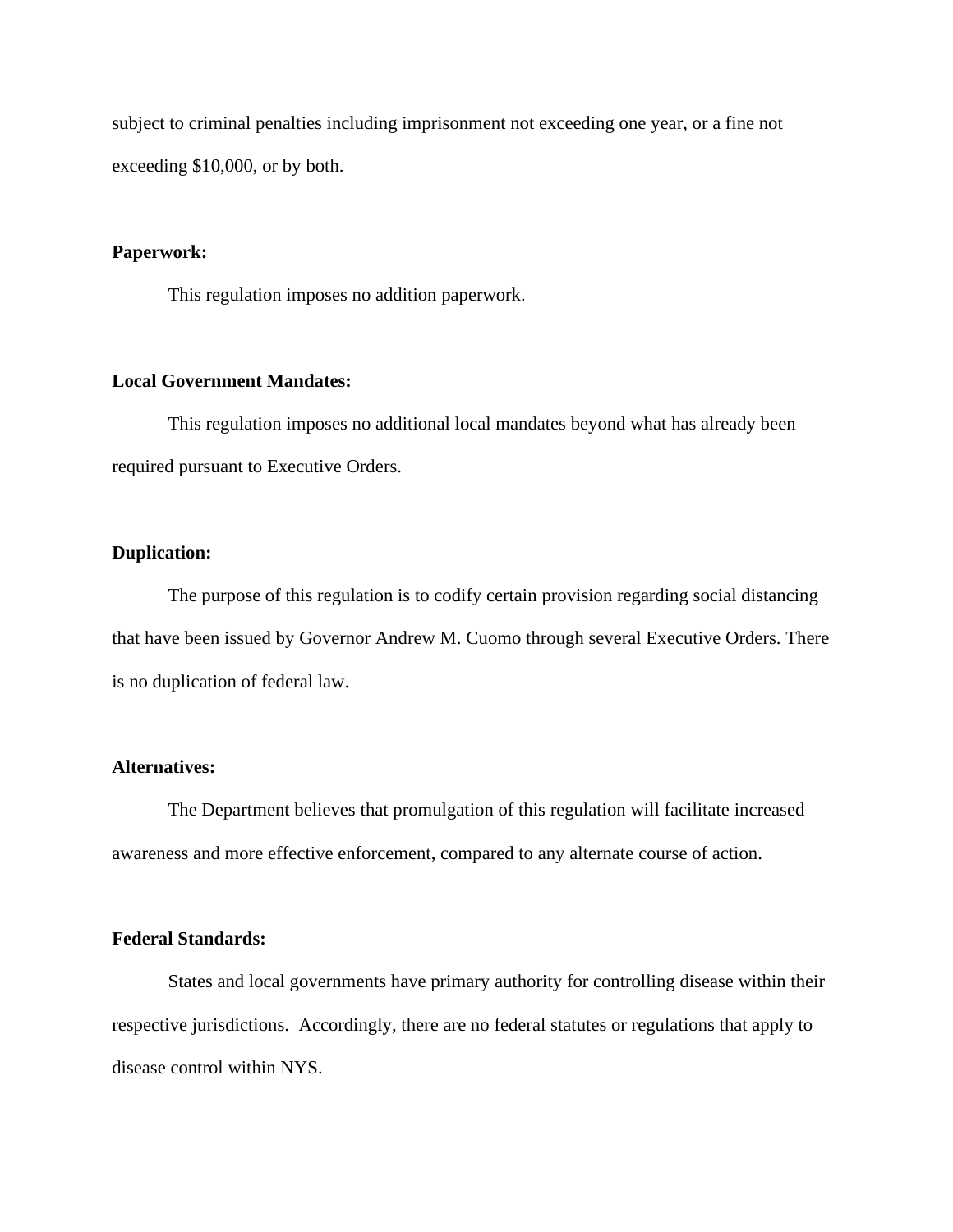# **Compliance Schedule:**

The regulations will become effective upon filing with the Department of State.

**Contact Person:** Katherine Ceroalo New York State Department of Health Bureau of House Counsel, Regulatory Affairs Units Corning Tower Building, Room 2438 Empire State Plaza Albany, New York 12237 (518) 473-7488 (518) 473-2019 (FAX) [REGSQNA@health.ny.gov](mailto:REGSQNA@health.ny.gov)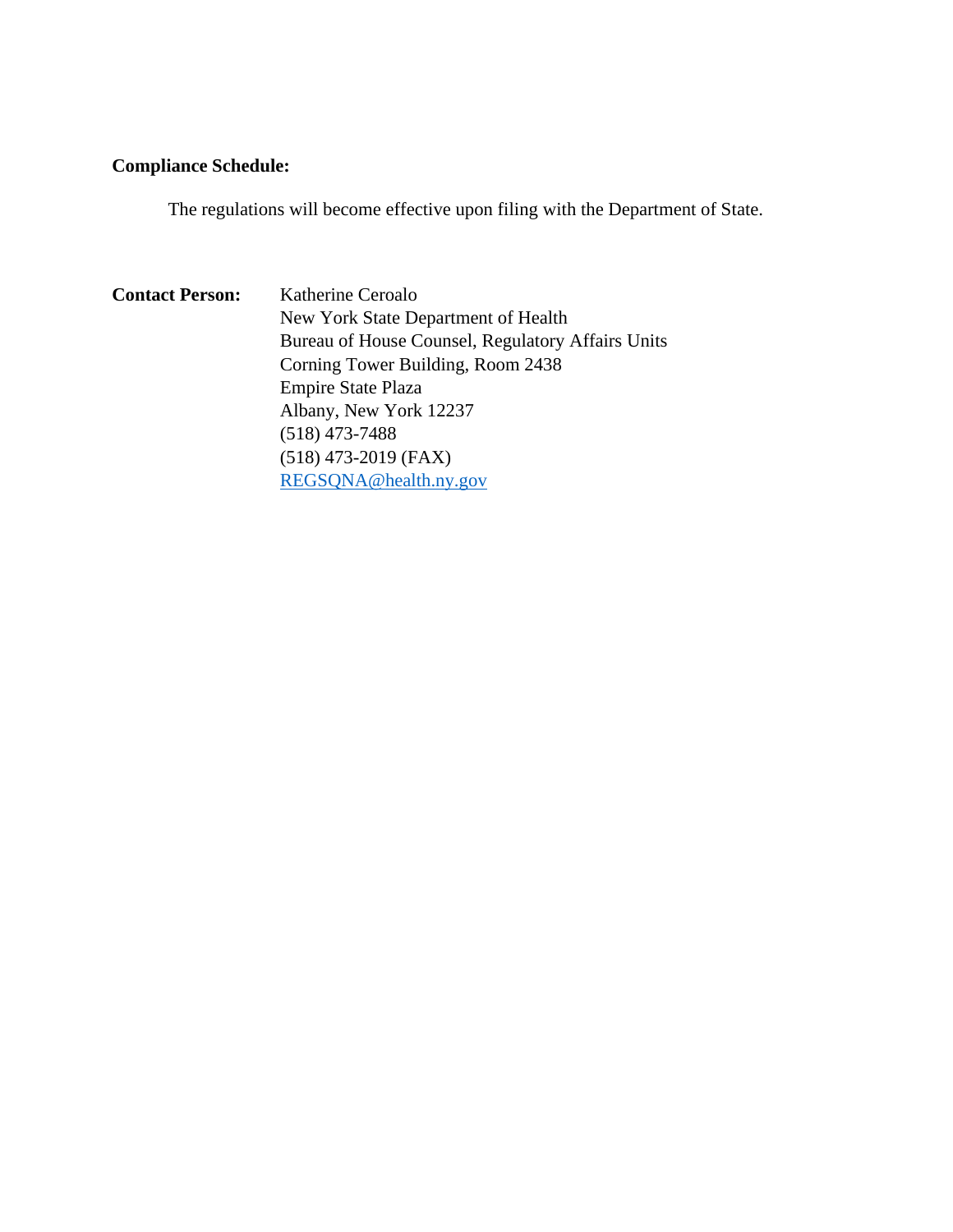#### **REGULATORY FLEXIBILITY ANALYSIS**

#### **Effect on Small Business and Local Government:**

 As part of ongoing efforts to address the COVID-19 pandemic, Governor Cuomo has issued Executive Orders to implement measures aimed at limiting the spread and/or mitigating the impact of COVID-19 within the state, that have a significant impact on small business and local government. Specifically, several Executive Orders were issued to require closures of certain non-essential businesses, such as barber shops, tattoo and piercing parlors, places of amusement, gyms, movie theaters, video and casino gaming, restaurants (excepting take-out/off premise consumption), and indoor common portions of retail shopping malls with an excess of 100,000 square feet of retail space. Further, pursuant to Executive Order 202.4, schools were ordered to close as of March 18, 2020, which has been extended in two-week increments, with the Governor most recently extending school closures through April 29, 2020. On March 22, 2020, Governor Cuomo announced the implementation of "New York State on Pause," a 10 point policy to ensure the uniform public health and safety of New Yorkers. As part of implementing this policy, Executive Order 202.8 ordered the reduction of the in-person workforce of non-essential work locations by 100%, and Executive Order 202.10 ordered the cancellation/postponement of non-essential gatherings of any size for any reason.

 As the purpose of these regulations is to codify existing obligations imposed pursuant to the above referenced Executive Orders, the effect of this regulation is expected to be minimal.

#### **Compliance Requirements:**

These regulations codify existing obligations imposed pursuant to the above referenced Executive Orders and are intended to enforce these social distancing measures to control the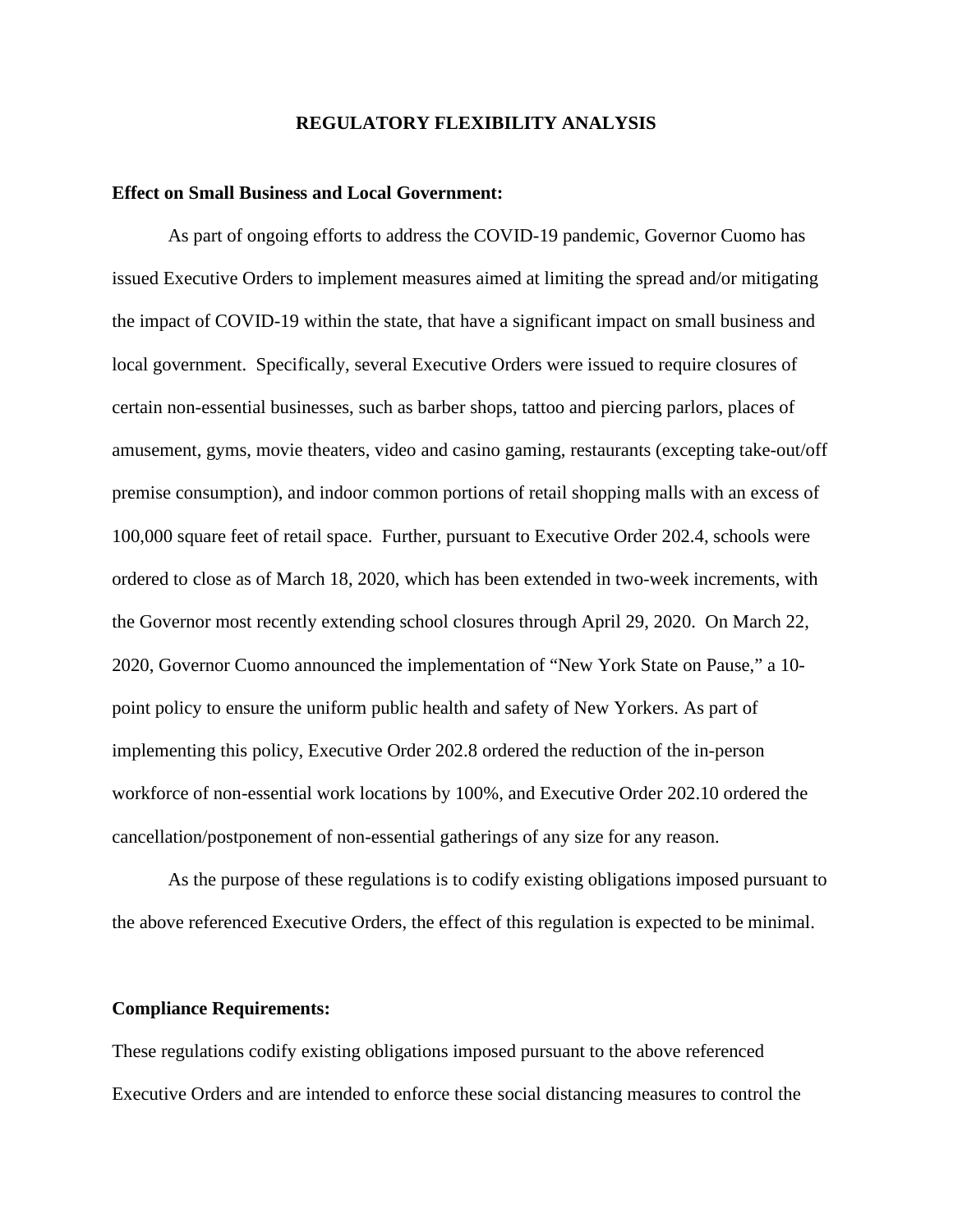spread of communicable disease. To comply with these regulations, small businesses that are non-essential must reduce their in-person work force by 100%.

## **Professional Services:**

It is not expected that any professional services will be needed to comply with this rule.

#### **Compliance Costs:**

The purpose of this regulation is to codify certain provisions regarding social distancing that have been issued by Governor Andrew M. Cuomo through several Executive Orders. Accordingly, this regulation imposes no additional costs to regulated parties.

## **Economic and Technological Feasibility:**

There are no economic or technological impediments to the rule changes.

## **Minimizing Adverse Impact:**

As the proposed regulations codify existing provisions regarding social distancing that have been issued by Governor Andrew M. Cuomo through several Executive Orders, any adverse impacts are expected to be minimal.

#### **Small Business and Local Government Participation:**

Due to the emergent nature of COVID-19, small business and local governments were not consulted.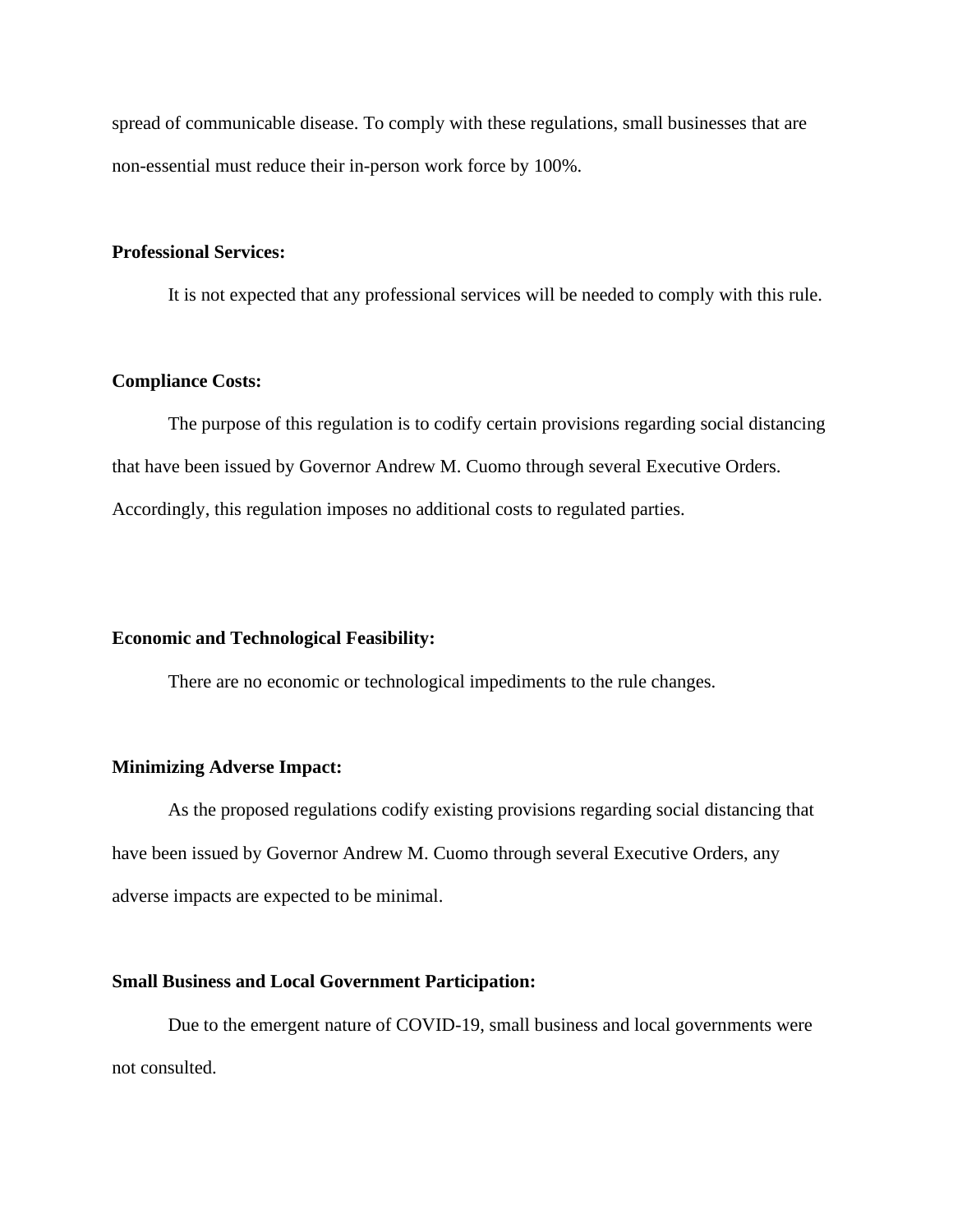#### **RURAL AREA FLEXIBILITY ANALYSIS**

#### **Type and Estimated Numbers of Rural Areas:**

While this rule applies uniformly throughout the state, including rural areas, for the purposes of this Rural Area Flexibility Analysis (RAFA), "rural area" means areas of the state defined by Exec. Law  $\S$  481(7) (SAPA  $\S$  102(10)). Per Exec. Law  $\S$  481(7), rural areas are defined as "counties within the state having less than two hundred thousand population, and the municipalities, individuals, institutions, communities, and programs and such other entities or resources found therein. In counties of two hundred thousand or greater population 'rural areas' means towns with population densities of one hundred fifty persons or less per square mile, and the villages, individuals, institutions, communities, programs and such other entities or resources as are found therein."

The following 43 counties have a population of less than 200,000 based upon the United States Census estimated county populations for 2010:

Allegany County **Greene County** Schoharie County

Cattaraugus County Hamilton County Schuyler County Cayuga County Herkimer County Seneca County Chautauqua County Jefferson County St. Lawrence County Chemung County **Lewis County** Chemung County **Chemung** County Chenango County Livingston County Sullivan County Clinton County Madison County Tioga County Columbia County Montgomery County Tompkins County Cortland County Ontario County Ulster County Delaware County Orleans County Warren County Essex County Oswego County Washington County Franklin County **County** Otsego County Wayne County Fulton County **Putnam County** Wyoming County Genesee County Rensselaer County Yates County Schenectady County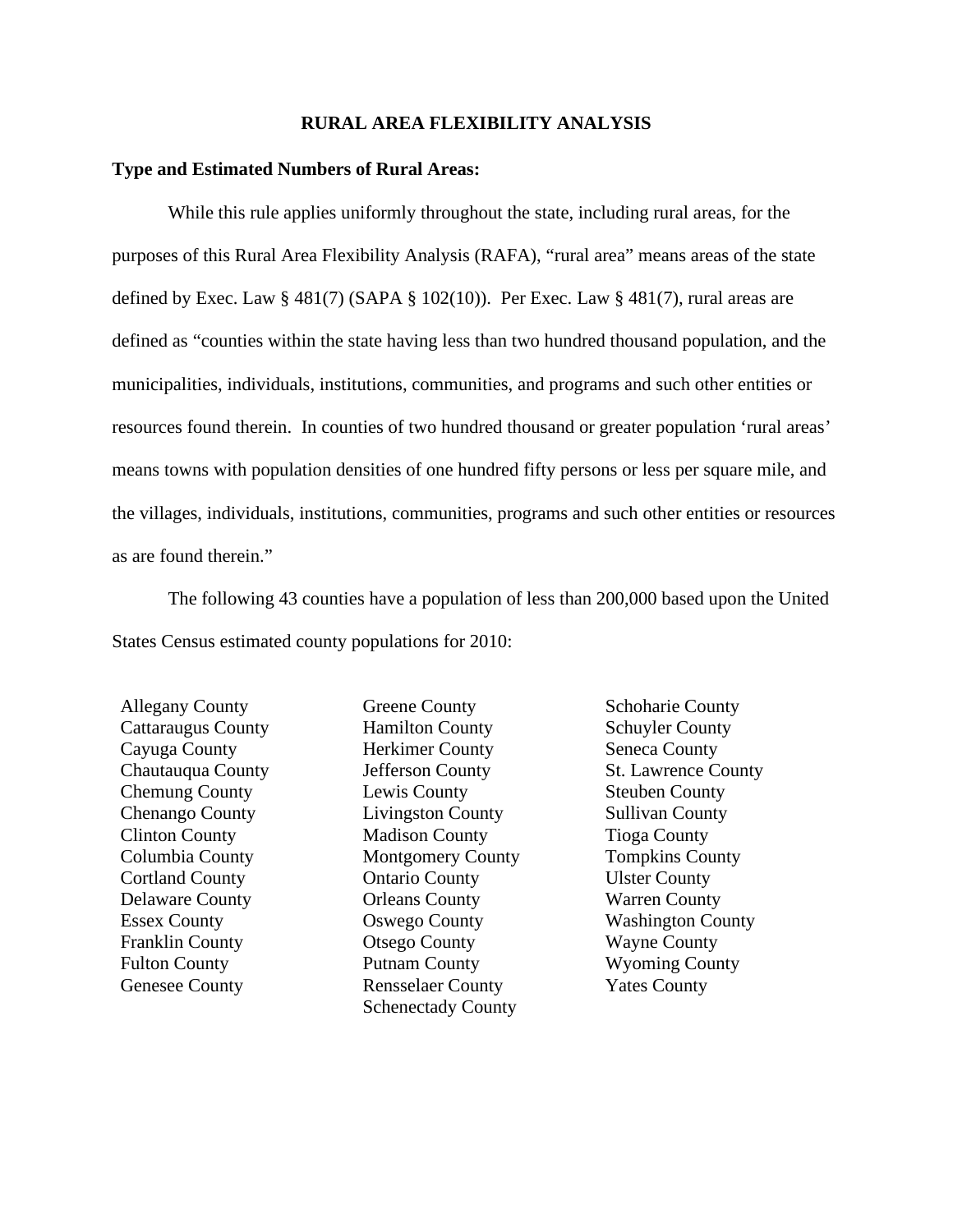The following counties of have population of 200,000 or greater, and towns with population densities of 150 person or fewer per square mile, based upon the United States Census estimated county populations for 2010:

Albany County **Monroe County County Orange County** 

Broome County **Niagara County** Saratoga County Dutchess County **Oneida County** Suffolk County Erie County Onondaga County

## **Reporting, recordkeeping, and other compliance requirements; and professional services:**

These regulations codify existing obligations imposed pursuant to several Executive Orders and are intended to enforce these social distancing measures to control the spread of communicable disease. Specifically, several Executive Orders were issued to require closures of certain non-essential businesses, such as barber shops, tattoo and piercing parlors, places of amusement, gyms, movie theaters, video and casino gaming, restaurants (excepting take-out/off premise consumption), and indoor common portions of retail shopping malls with an excess of 100,000 square feet of retail space. Further, pursuant to Executive Order 202.4, schools were ordered to close as of March 18, 2020, which has been extended in two-week increments, with the Governor most recently extending school closures through April 29, 2020. On March 22, 2020, Governor Cuomo announced the implementation of "New York State on Pause," a 10 point policy to ensure the uniform public health and safety of New Yorkers. As part of implementing this policy, Executive Order 202.8 ordered the reduction of the in-person workforce of non-essential work locations by 100%, and Executive Order 202.10 ordered the cancellation/postponement of non-essential gatherings of any size for any reason. All of these provisions apply equally to rural areas of the state.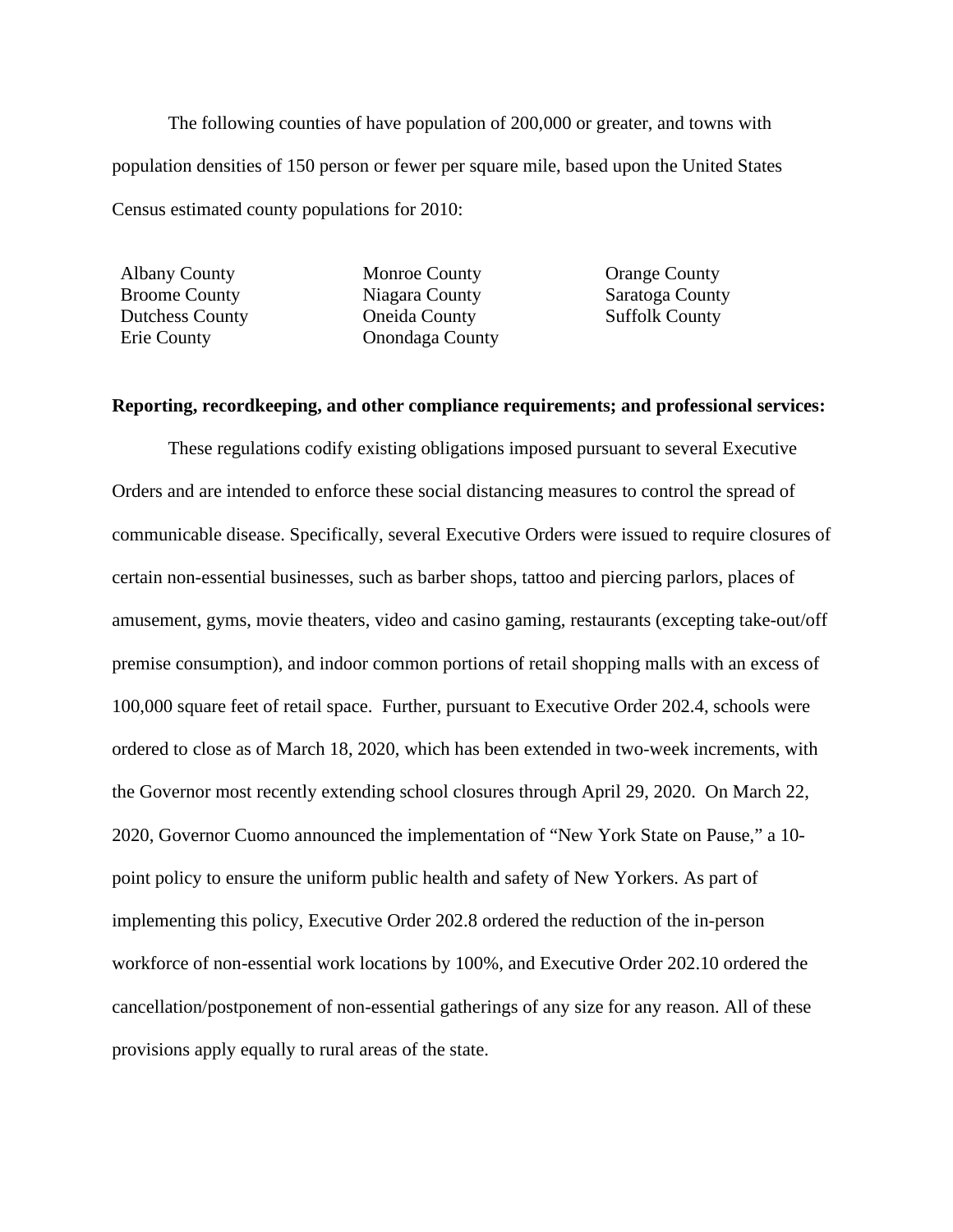## **Compliance Costs:**

The purpose of this regulation is to codify certain provisions regarding social distancing that have been issued by Governor Andrew M. Cuomo through several Executive Orders. Accordingly, this regulation imposes no additional costs to regulated parties.

## **Economic and Technological Feasibility:**

There are no economic or technological impediments to the rule changes.

## **Minimizing Adverse Impact:**

 As the proposed regulations codify existing provisions regarding social distancing that have been issued by Governor Andrew M. Cuomo through several Executive Orders, any adverse impacts are expected to be minimal.

## **Rural Area Participation:**

Due to the emergent nature of COVID-19, parties representing rural areas were not consulted.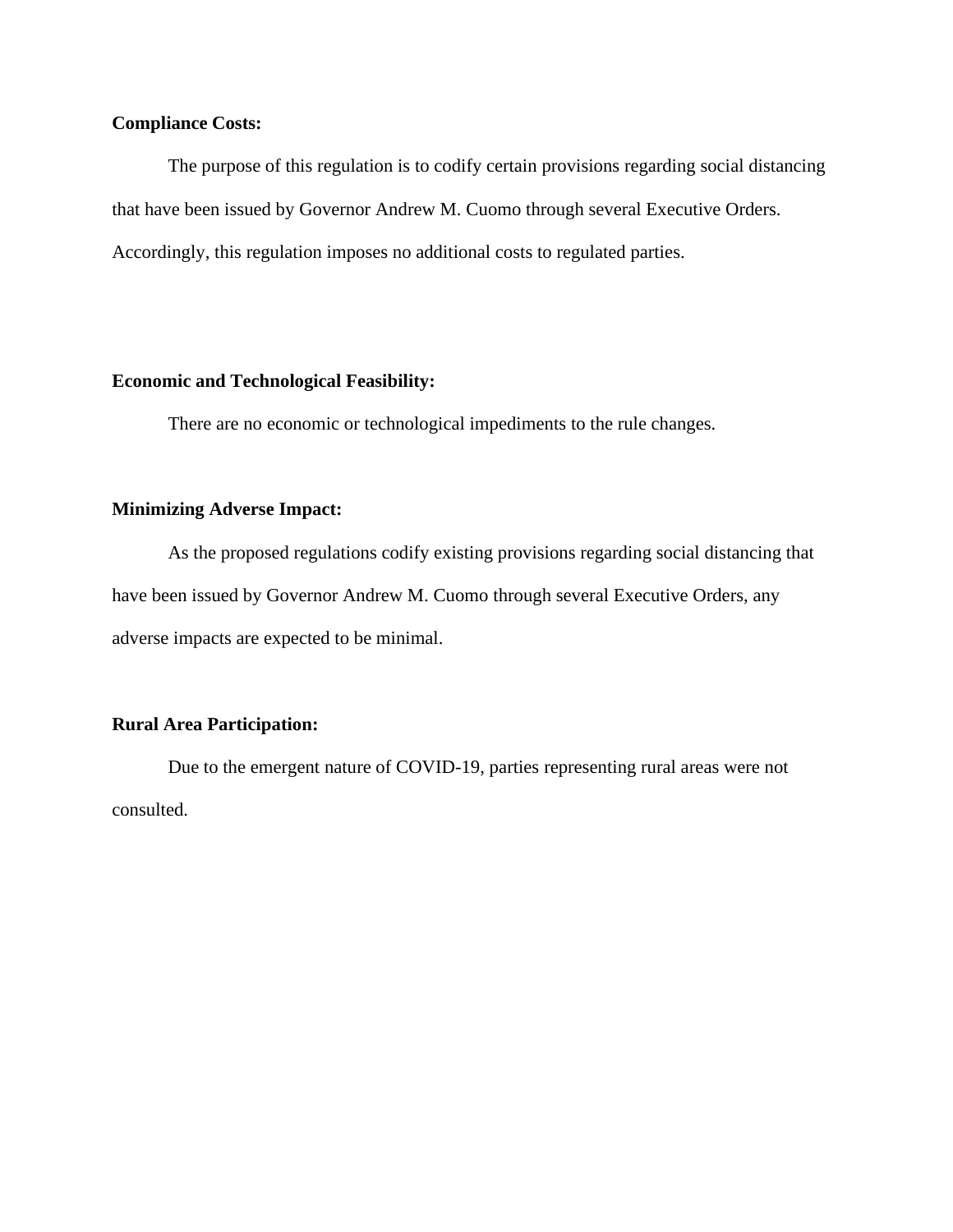# **JOB IMPACT STATEMENT**

 The Department of Health has determined that this regulatory change, on its own, will not have a substantial adverse impact on jobs and employment, based upon its nature and purpose.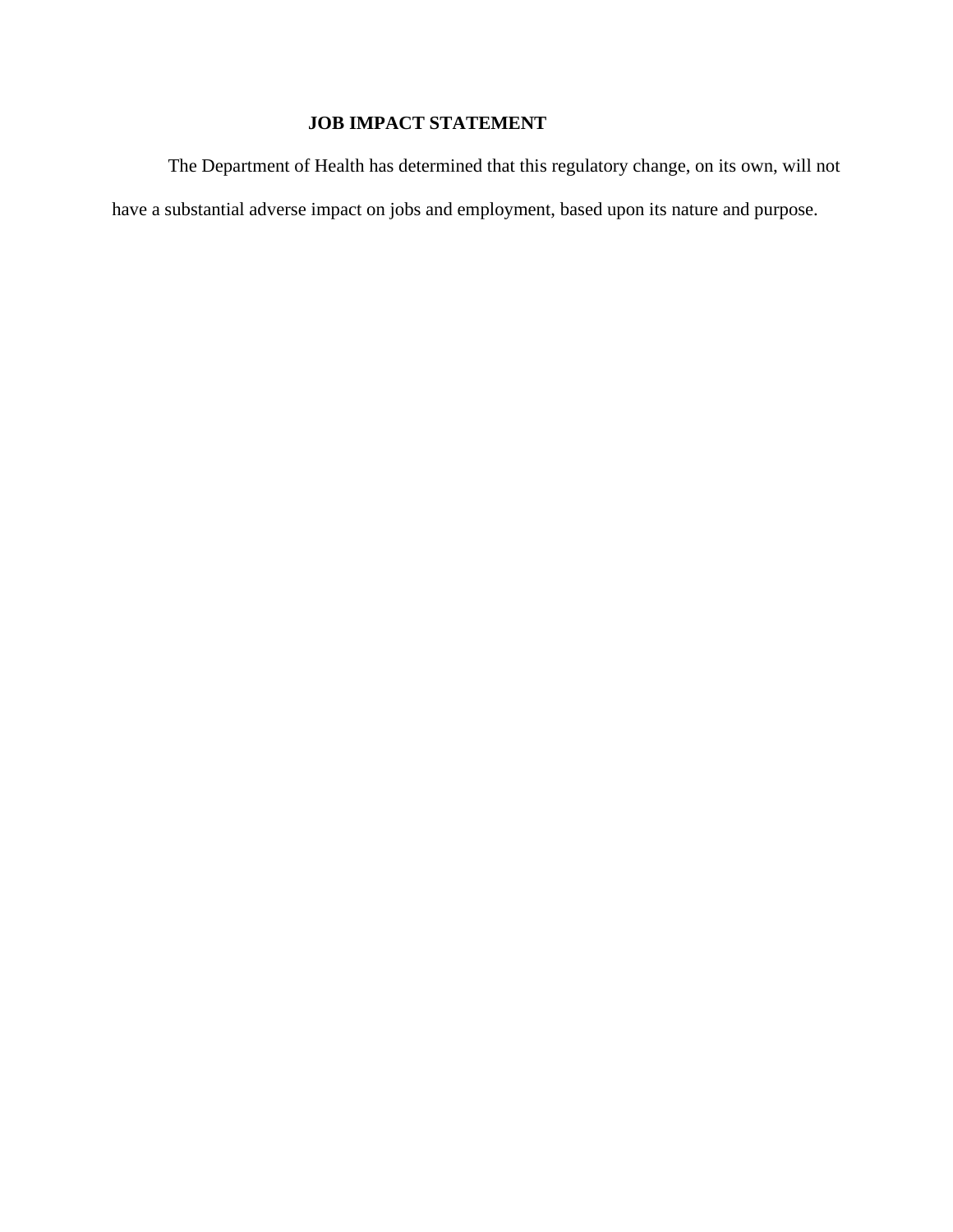#### **EMERGENCY JUSTIFICATION**

 Where compliance with routine administrative procedures would be contrary to public interest, the State Administrative Procedure Act (SAPA) § 202(6) empowers state agencies to adopt emergency regulations necessary for the preservation of public health, safety, or general welfare. In this case, compliance with SAPA for filing of this regulation on a nonemergency basis, including the requirement for a period of time for public comment, cannot be met because to do so would be detrimental to the health and safety of the general public.

The 2019 Coronavirus (COVID-19) is a disease that causes mild to severe respiratory symptoms, including fever, cough, and difficulty breathing. People infected with COVID-19 have had symptoms ranging from those that are mild (like a common cold) to severe pneumonia that requires medical care in a hospital and can be fatal. According to Johns Hopkins' Coronavirus Resource Center, to date, there have been over 1.3 million cases and 76,501 deaths worldwide, with a disproportionate risk of severe illness for older adults and/or those who have serious underlying medical health conditions.

COVID-19 was found to be the cause of an outbreak of illness in Wuhan, Hubei Province, China in December 2019. Since then, the situation has rapidly evolved throughout the world, with many countries, including the United States, quickly progressing from the identification of travel-associated cases to person-to-person transmission among close contacts of travel-associated cases, and finally to widespread community transmission of COVID-19.

On January 30, 2020, the World Health Organization (WHO) designated the COVID-19 outbreak as a Public Health Emergency of International Concern. On a national level, the Secretary of Health and Human Services determined on January 31, 2020 that as a result of confirmed cases of COVID-19 in the United States, a public health emergency existed and had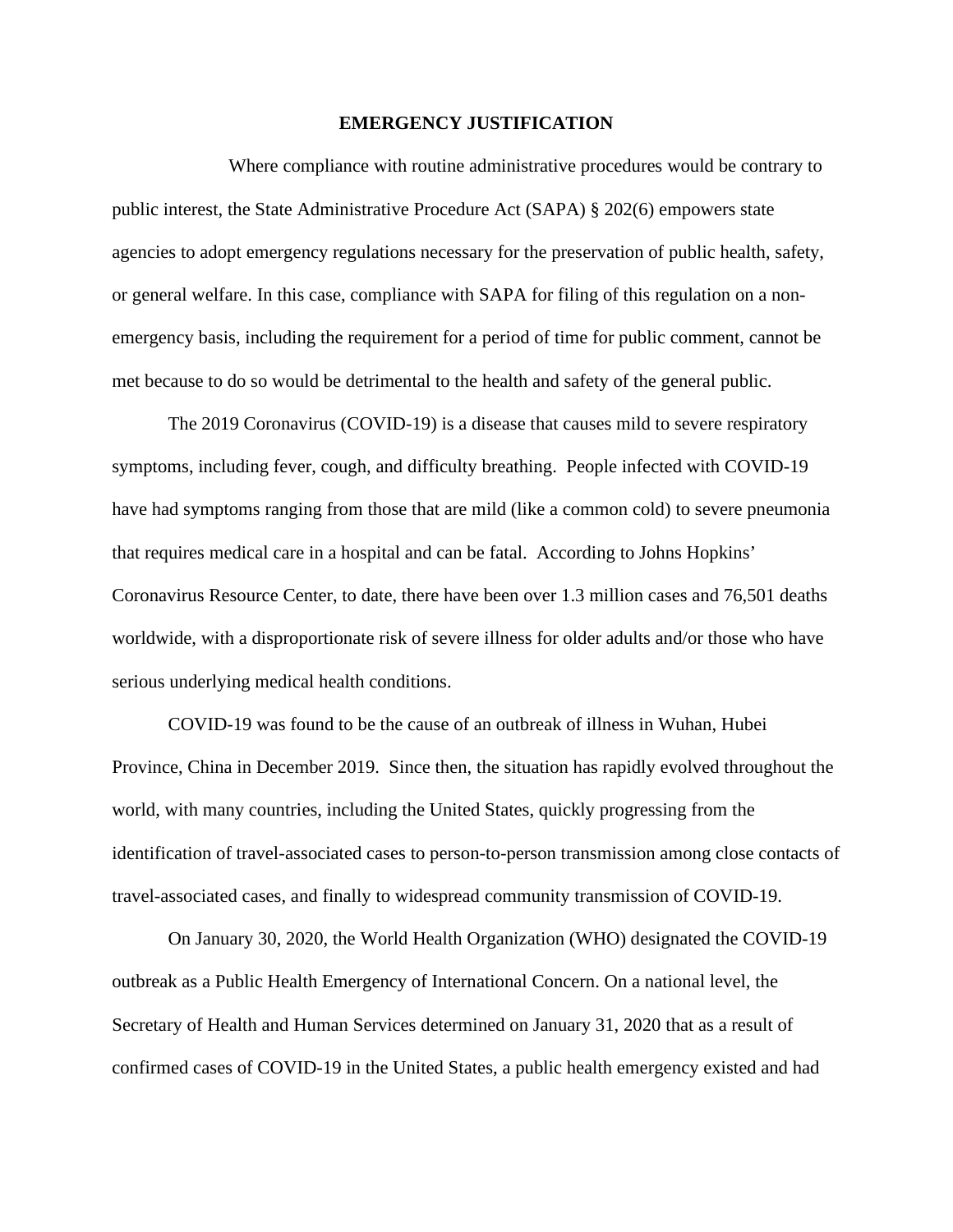existed since January 27, 2020, nationwide. Subsequently, on March 13, 2020, President Donald J. Trump declared a national emergency in response to COVID-19, pursuant to Section 501(b) of the Robert T. Stafford Disaster Relief and Emergency Assistance Act.

New York State first identified cases on March 1, 2020 and has since become the national epicenter of the outbreak. On March 7, 2020, with widespread transmission rapidly increasing within certain areas of the state, Governor Andrew M. Cuomo issued an Executive Order declaring a state disaster emergency to aid in addressing the threat COVID-19 poses to the health and welfare of New York State residents and visitors. With 159,937 confirmed cases and 7,067 deaths, as of April 9, 2020, which accounts for approximately 42% of all deaths nationwide, New York State is currently the most impacted state in the nation.

As part of ongoing efforts to address this pandemic, Governor Cuomo has issued (and continues to issue) Executive Orders to implement measures aimed at limiting the spread and/or mitigating the impact of COVID-19 within the state. Specifically, several Executive Orders were issued to require closures of certain non-essential businesses, such as barber shops, tattoo and piercing parlors, places of amusement, gyms, movie theaters, video and casino gaming, restaurants (excepting take-out/off premise consumption), and indoor common portions of retail shopping malls with an excess of 100,000 square feet of retail space. On March 22, 2020, Governor Cuomo announced the implementation of "New York State on Pause," a 10-point policy to ensure the uniform public health and safety of New Yorkers. As part of implementing this policy, Executive Order 202.8 ordered the reduction of the in-person workforce of nonessential work locations by 100%, and Executive Order 202.10 ordered the cancellation/postponement of non-essential gatherings of any size for any reason. Despite these